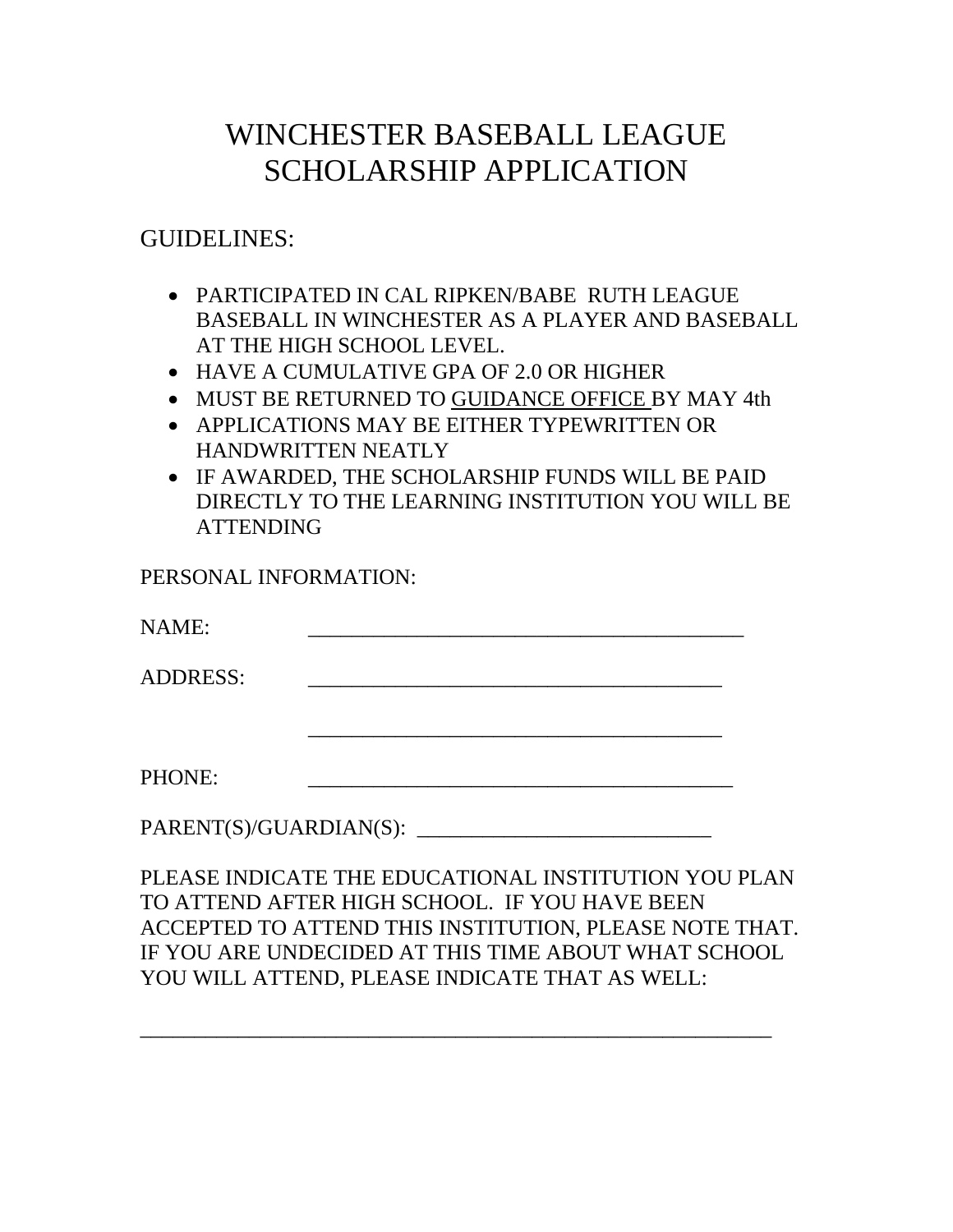PLEASE DESCRIBE YOUR PARTICIPATION IN CAL RIPKEN/BABE RUTH BASEBALL IN THE WINCHESTER LEAGUE, BOTH AS A PLAYER AND IN ANY OTHER ROLE YOU MAY HAVE HAD WITH THE LEAGUE:

LIST THE SCHOOL AND COMMUNITY ACTIVITIES IN WHICH YOU HAVE BEEN INVOLVED THAT HAVE BEEN MOST IMPORTANT TO YOU. INDICATE GRADE LEVEL (9-12) AND ANY OFFICES HELD. DO NOT INCLUDE SCHOOL ATHLETICS HERE:

LIST THE HIGH SCHOOL SPORTS IN WHICH YOU HAVE PARTICIPATED AND NUMBER OF YEARS FOR EACH: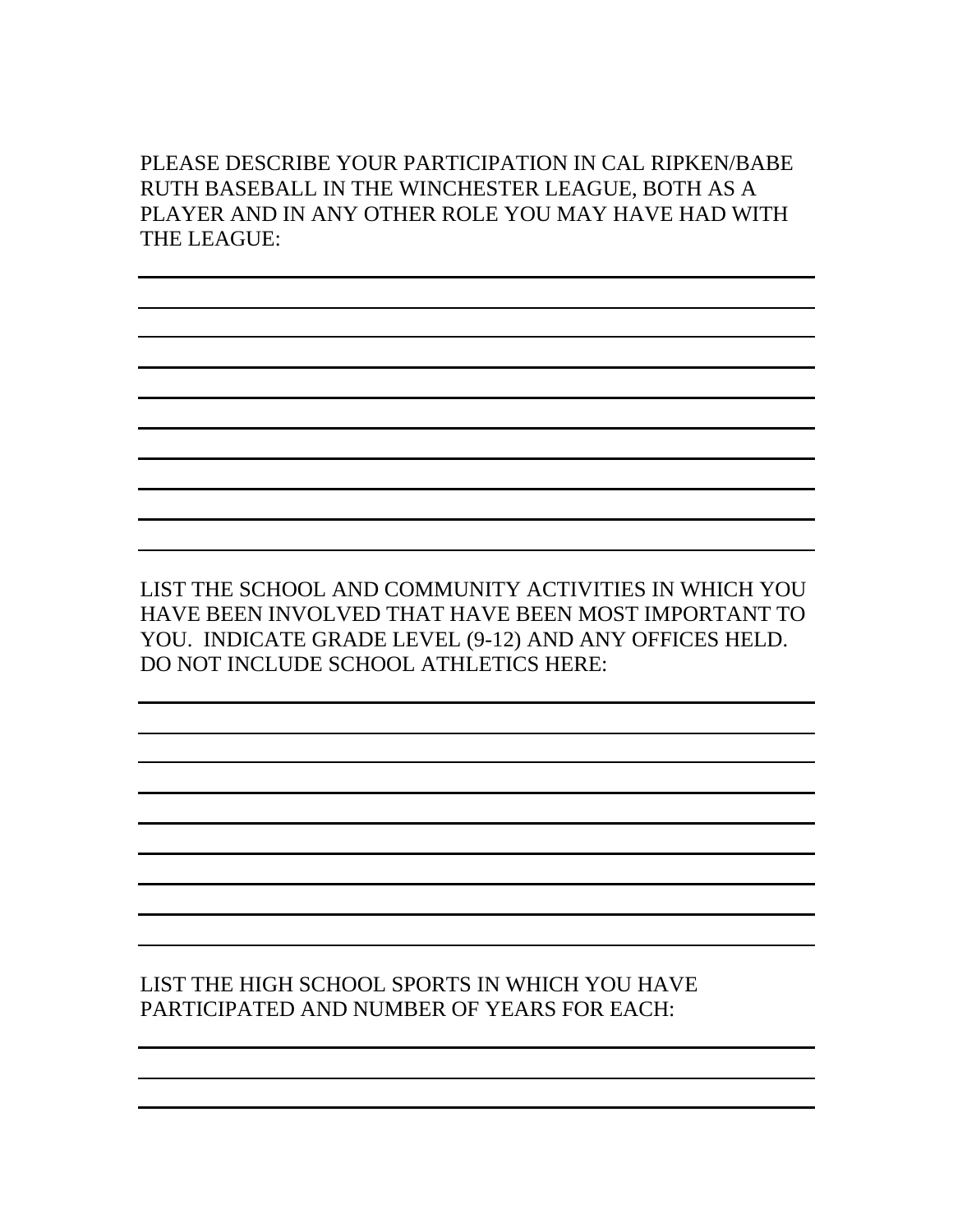#### IN THE SPACE PROVIDED, PLEASE EXPLAIN WHY YOU BELIEVE YOU SHOULD BE AWARDED A CAL RIPKEN/BABE RUTH BASEBALL SCHOLARSHIP FOR YOUR SCHOOL: